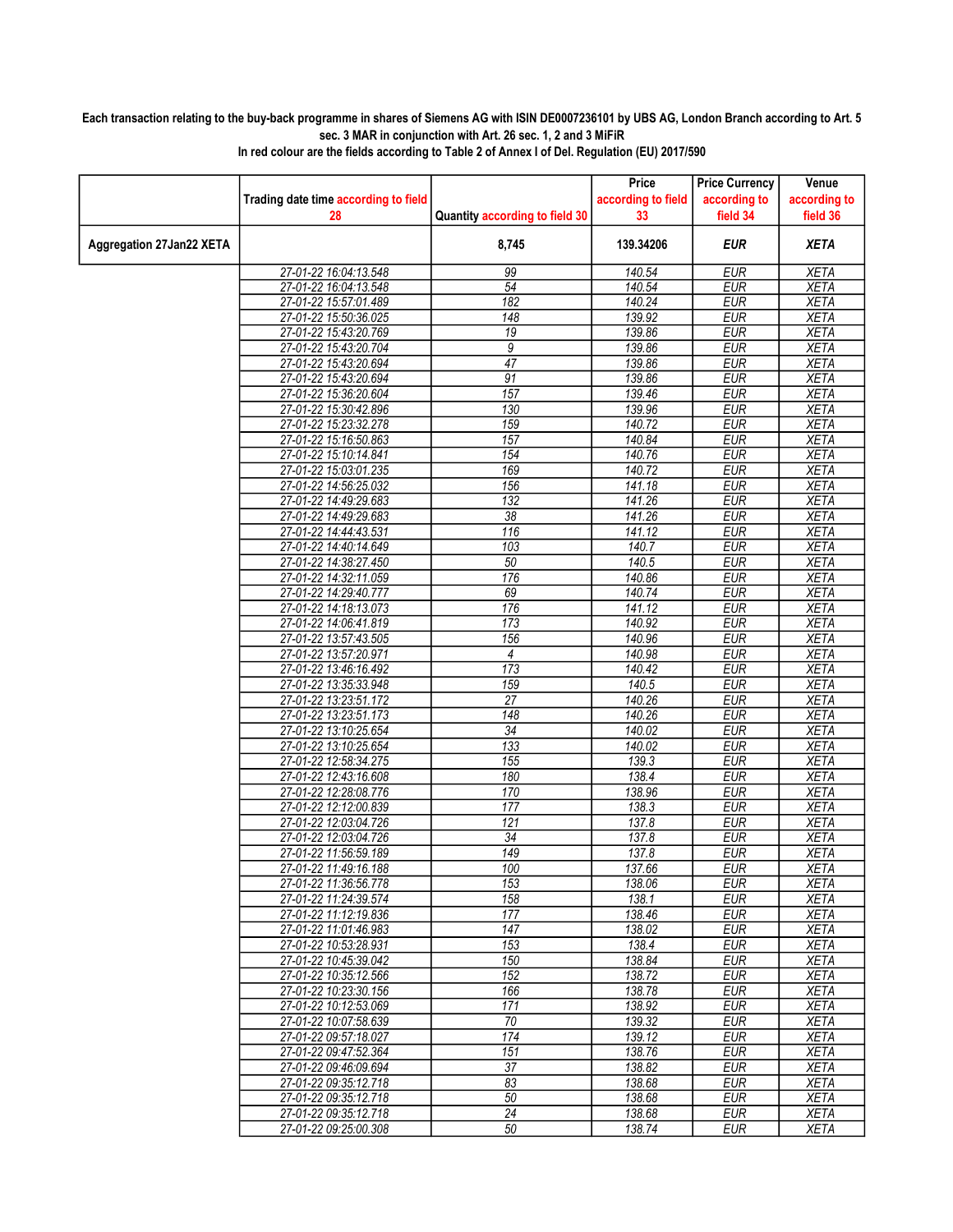| 27-01-22 09:25:00.308 | 48  | 138.74 | EUR        | <b>XETA</b> |
|-----------------------|-----|--------|------------|-------------|
| 27-01-22 09:25:00.309 | 63  | 138.74 | EUR        | <b>XETA</b> |
| 27-01-22 09:14:50.877 | 182 | 138.72 | EUR        | <b>XETA</b> |
| 27-01-22 09:05:55.538 | 14  | 138.6  | <b>EUR</b> | <b>XETA</b> |
| 27-01-22 09:05:55.538 | 150 | 138.6  | <b>EUR</b> | <b>XETA</b> |
| 27-01-22 08:58:13.338 | 159 | 138.56 | <b>EUR</b> | <b>XETA</b> |
| 27-01-22 08:50:48.784 | 158 | 138.58 | <b>EUR</b> | <b>XETA</b> |
| 27-01-22 08:47:45.621 | 50  | 138.42 | <b>EUR</b> | <b>XETA</b> |
| 27-01-22 08:45:01.756 | 49  | 138.28 | <b>EUR</b> | <b>XETA</b> |
| 27-01-22 08:39:52.548 | 106 | 137.92 | <b>EUR</b> | <b>XETA</b> |
| 27-01-22 08:33:34.983 | 158 | 137.88 | <b>EUR</b> | <b>XETA</b> |
| 27-01-22 08:27:39.948 | 147 | 137.86 | <b>EUR</b> | <b>XETA</b> |
| 27-01-22 08:21:22.081 | 180 | 138.76 | <b>EUR</b> | <b>XETA</b> |
| 27-01-22 08:18:48.948 | 86  | 139.14 | <b>EUR</b> | <b>XETA</b> |
| 27-01-22 08:17:17.638 | 50  | 139.22 | <b>EUR</b> | <b>XETA</b> |
| 27-01-22 08:12:31.686 | 152 | 138.5  | <b>EUR</b> | <b>XETA</b> |
| 27-01-22 08:10:18.089 | 70  | 137.86 | <b>EUR</b> | <b>XETA</b> |
| 27-01-22 08:05:21.243 | 74  | 138.06 | <b>EUR</b> | <b>XETA</b> |
| 27-01-22 08:05:21.243 | 99  | 138.06 | <b>EUR</b> | <b>XETA</b> |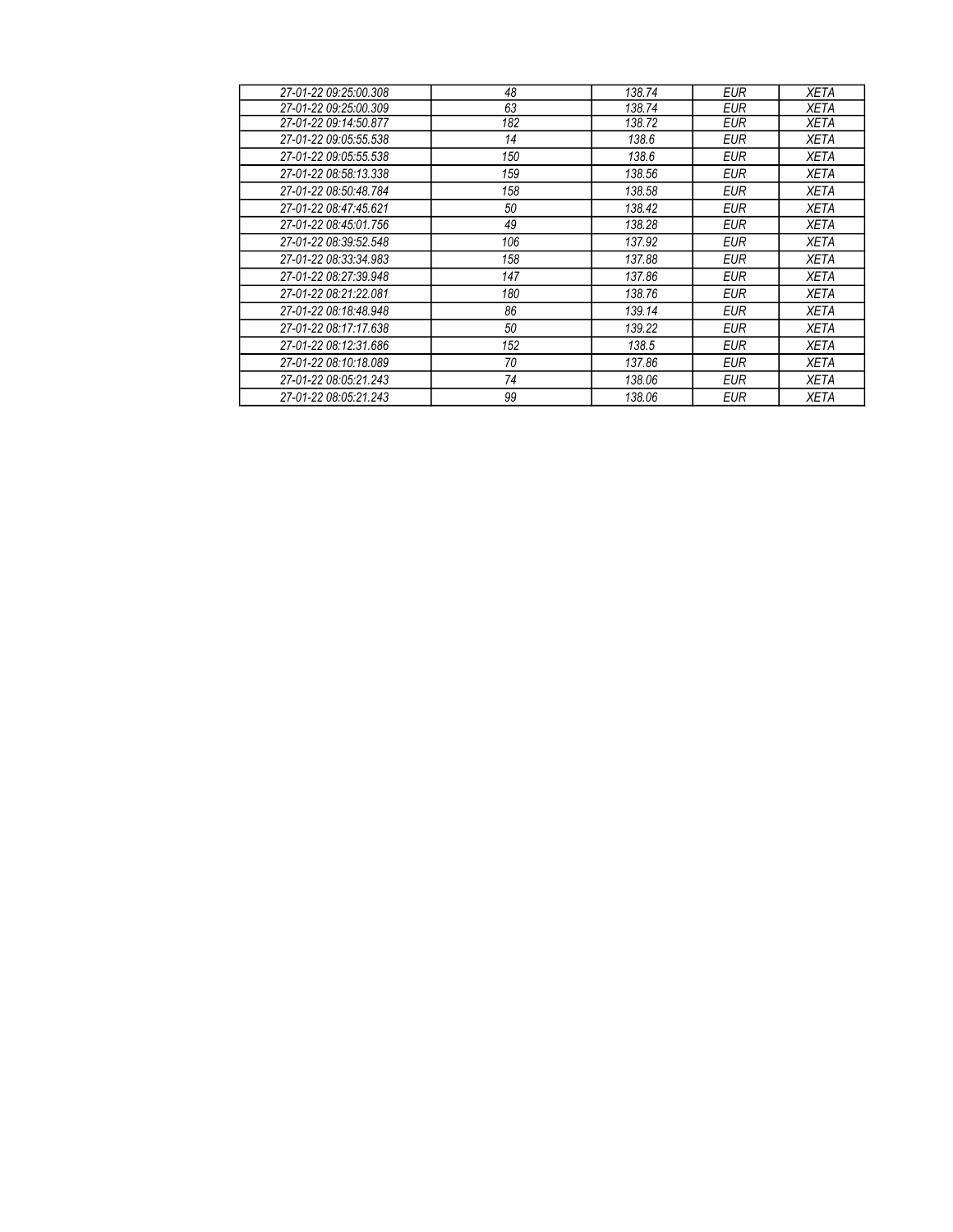## Each order relating to the buy-back programme above according to Art. 5 sec. 3 MAR in conjunction with Art. 25 sec. 1 and 2 MiFiR

In red colour are the fields according to Table 2 of the Annex of Del. Regulation (EU) 2017/580; alternatively you may report the

| Date and Time according to field 9 | <b>Segment MIC code</b><br>according to field 16 | <b>Transaction price</b><br>according to field 28 | <b>Price currency according</b><br>to field 29 | <b>Buy-sell indicator</b><br>according to field 32 |
|------------------------------------|--------------------------------------------------|---------------------------------------------------|------------------------------------------------|----------------------------------------------------|
| 27-01-22 16:04:13.548              | <b>XETA</b>                                      | 140.54                                            | <b>EUR</b>                                     | <b>BUY</b>                                         |
| 27-01-22 16:04:13.548              | <b>XETA</b>                                      | 140.54                                            | <b>EUR</b>                                     | <b>BUY</b>                                         |
| 27-01-22 15:57:01.489              | <b>XETA</b>                                      | 140.24                                            | <b>EUR</b>                                     | <b>BUY</b>                                         |
| 27-01-22 15:50:36.025              | <b>XETA</b>                                      | 139.92                                            | <b>EUR</b>                                     | <b>BUY</b>                                         |
| 27-01-22 15:43:20.769              | <b>XETA</b>                                      | 139.86                                            | <b>EUR</b>                                     | <b>BUY</b>                                         |
| 27-01-22 15:43:20.704              | <b>XETA</b>                                      | 139.86                                            | <b>EUR</b>                                     | <b>BUY</b>                                         |
| 27-01-22 15:43:20.694              | <b>XETA</b>                                      | 139.86                                            | <b>EUR</b>                                     | <b>BUY</b>                                         |
| 27-01-22 15:43:20.694              | <b>XETA</b>                                      | 139.86                                            | <b>EUR</b>                                     | <b>BUY</b>                                         |
| 27-01-22 15:36:20.604              | <b>XETA</b>                                      | 139.46                                            | <b>EUR</b>                                     | <b>BUY</b>                                         |
| 27-01-22 15:30:42.896              | <b>XETA</b>                                      | 139.96                                            | <b>EUR</b>                                     | <b>BUY</b>                                         |
| 27-01-22 15:23:32.278              | <b>XETA</b>                                      | 140.72                                            | <b>EUR</b>                                     | <b>BUY</b>                                         |
| 27-01-22 15:16:50.863              | <b>XETA</b>                                      | 140.84                                            | <b>EUR</b>                                     | <b>BUY</b>                                         |
| 27-01-22 15:10:14.841              | <b>XETA</b>                                      | 140.76                                            | <b>EUR</b>                                     | <b>BUY</b>                                         |
| 27-01-22 15:03:01.235              | <b>XETA</b>                                      | 140.72                                            | <b>EUR</b>                                     | <b>BUY</b>                                         |
| 27-01-22 14:56:25.032              | <b>XETA</b>                                      | 141.18                                            | <b>EUR</b>                                     | <b>BUY</b>                                         |
| 27-01-22 14:49:29.683              | <b>XETA</b>                                      | 141.26                                            | <b>EUR</b>                                     | <b>BUY</b>                                         |
| 27-01-22 14:49:29.683              | <b>XETA</b>                                      | 141.26                                            | <b>EUR</b>                                     | <b>BUY</b>                                         |
| 27-01-22 14:44:43.531              | <b>XETA</b>                                      | 141.12                                            | <b>EUR</b>                                     | <b>BUY</b>                                         |
| 27-01-22 14:40:14.649              | <b>XETA</b>                                      | 140.7                                             | <b>EUR</b>                                     | <b>BUY</b>                                         |
| 27-01-22 14:38:27.450              | <b>XETA</b>                                      | 140.5                                             | <b>EUR</b>                                     | <b>BUY</b>                                         |
| 27-01-22 14:32:11.059              | <b>XETA</b>                                      | 140.86                                            | <b>EUR</b>                                     | <b>BUY</b>                                         |
| 27-01-22 14:29:40.777              | <b>XETA</b>                                      | 140.74                                            | <b>EUR</b>                                     | <b>BUY</b>                                         |
| 27-01-22 14:18:13.073              | <b>XETA</b>                                      | 141.12                                            | <b>EUR</b>                                     | <b>BUY</b>                                         |
| 27-01-22 14:06:41.819              | <b>XETA</b>                                      | 140.92                                            | <b>EUR</b>                                     | <b>BUY</b>                                         |
| 27-01-22 13:57:43.505              | <b>XETA</b>                                      | 140.96                                            | <b>EUR</b>                                     | <b>BUY</b>                                         |
| 27-01-22 13:57:20.971              | <b>XETA</b>                                      | 140.98                                            | <b>EUR</b>                                     | <b>BUY</b>                                         |
| 27-01-22 13:46:16.492              | <b>XETA</b>                                      | 140.42                                            | <b>EUR</b>                                     | <b>BUY</b>                                         |
| 27-01-22 13:35:33.948              | <b>XETA</b>                                      | 140.5                                             | <b>EUR</b>                                     | <b>BUY</b>                                         |
| 27-01-22 13:23:51.172              | <b>XETA</b>                                      | 140.26                                            | <b>EUR</b>                                     | <b>BUY</b>                                         |
| 27-01-22 13:23:51.173              | <b>XETA</b>                                      | 140.26                                            | <b>EUR</b>                                     | <b>BUY</b>                                         |
| 27-01-22 13:10:25.654              | <b>XETA</b>                                      | 140.02                                            | <b>EUR</b>                                     | <b>BUY</b>                                         |
| 27-01-22 13:10:25.654              | <b>XETA</b>                                      | 140.02                                            | <b>EUR</b>                                     | <b>BUY</b>                                         |
| 27-01-22 12:58:34.275              | <b>XETA</b>                                      | 139.3                                             | <b>EUR</b>                                     | <b>BUY</b>                                         |
| 27-01-22 12:43:16.608              | <b>XETA</b>                                      | 138.4                                             | <b>EUR</b>                                     | <b>BUY</b>                                         |
| 27-01-22 12:28:08.776              | <b>XETA</b>                                      | 138.96                                            | <b>EUR</b>                                     | <b>BUY</b>                                         |
| 27-01-22 12:12:00.839              | <b>XETA</b>                                      | 138.3                                             | <b>EUR</b>                                     | <b>BUY</b>                                         |
| 27-01-22 12:03:04.726              | <b>XETA</b>                                      | 137.8                                             | <b>EUR</b>                                     | <b>BUY</b>                                         |
| 27-01-22 12:03:04.726              | <b>XETA</b>                                      | 137.8                                             | <b>EUR</b>                                     | <b>BUY</b>                                         |
| 27-01-22 11:56:59.189              | <b>XETA</b>                                      | 137.8                                             | <b>EUR</b>                                     | <b>BUY</b>                                         |
| 27-01-22 11:49:16.188              | <b>XETA</b>                                      | 137.66                                            | <b>EUR</b>                                     | <b>BUY</b>                                         |
| 27-01-22 11:36:56.778              | <b>XETA</b>                                      | 138.06                                            | <b>EUR</b>                                     | <b>BUY</b>                                         |
| 27-01-22 11:24:39.574              | <b>XETA</b>                                      | 138.1                                             | <b>EUR</b>                                     | <b>BUY</b>                                         |
| 27-01-22 11:12:19.836              | <b>XETA</b>                                      | 138.46                                            | <b>EUR</b>                                     | <b>BUY</b>                                         |
| 27-01-22 11:01:46.983              | <b>XETA</b>                                      | 138.02                                            | <b>EUR</b>                                     | <b>BUY</b>                                         |
| 27-01-22 10:53:28.931              | <b>XETA</b>                                      | 138.4                                             | <b>EUR</b>                                     | <b>BUY</b>                                         |
| 27-01-22 10:45:39.042              | <b>XETA</b>                                      | 138.84                                            | <b>EUR</b>                                     | <b>BUY</b>                                         |
| 27-01-22 10:35:12.566              | <b>XETA</b>                                      | 138.72                                            | <b>EUR</b>                                     | <b>BUY</b>                                         |
| 27-01-22 10:23:30.156              | <b>XETA</b>                                      | 138.78                                            | <b>EUR</b>                                     | <b>BUY</b>                                         |